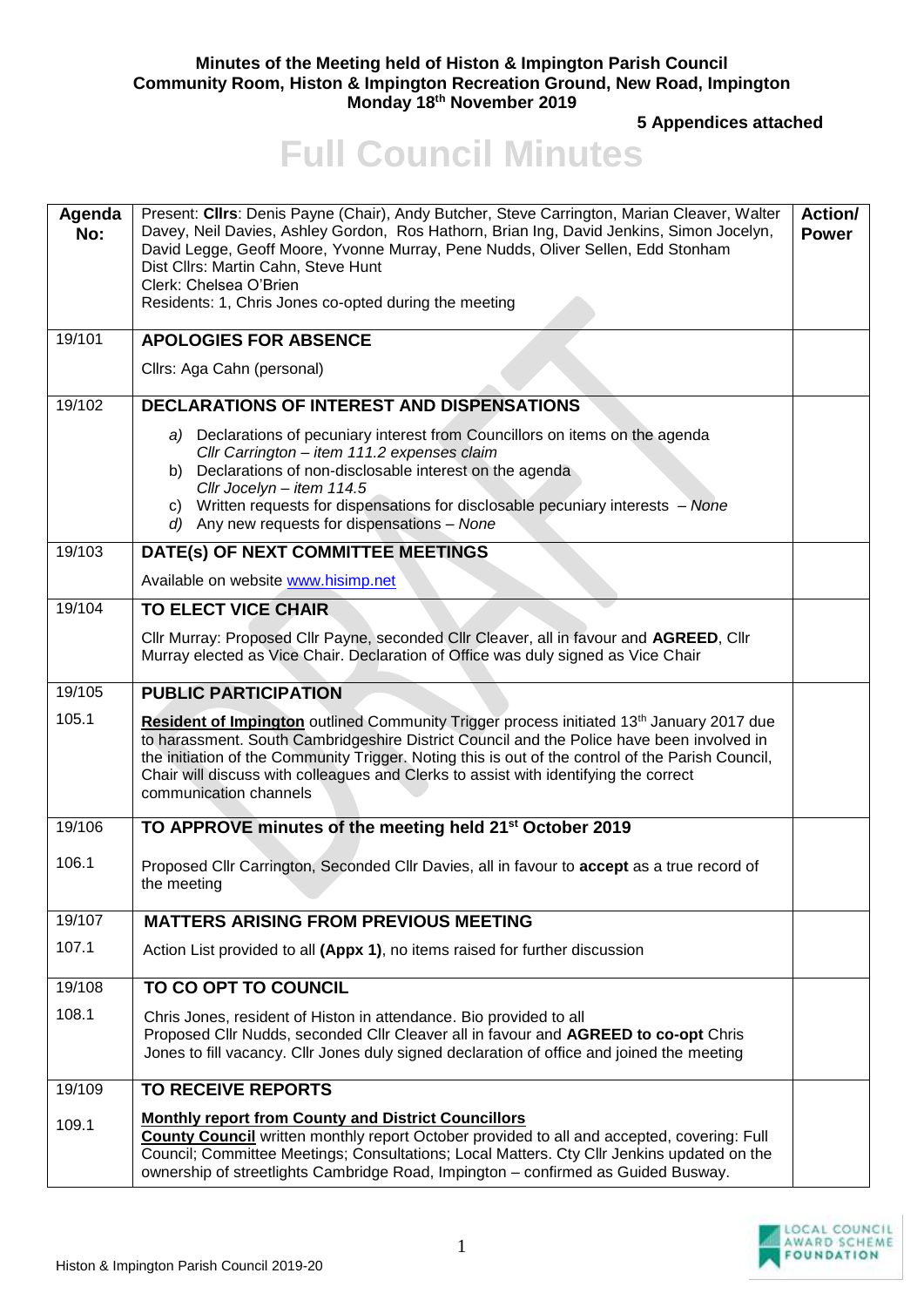|        | Columns to be updated to include details how to report faults                                                                                     |              |
|--------|---------------------------------------------------------------------------------------------------------------------------------------------------|--------------|
|        | <b>District Council</b> written monthly report October copied to all and accepted covering: Green                                                 |              |
|        | Groups; General Election; Impington Lane development; Burdett House                                                                               |              |
|        | Additional discussion on:<br>Licencing panel, field at Holiday Inn - panel approved licence with conditions to                                    |              |
|        | include a graduated turn-down                                                                                                                     |              |
|        | Impington Lane development, SCDC purchasing affordable properties on Hill                                                                         |              |
|        | Development, Impington Lane. 10 properties, 4 shared ownership, 6 affordable rent                                                                 |              |
|        | Burdett House – deadline for decision brought forward to 31 <sup>st</sup> January 2020                                                            |              |
| 109.2  | Clerk's Report (Pg 1/2) (Appx 2) copied to all and accepted.                                                                                      |              |
| 109.3  | Chairs Report (Appx 3) copied to all and accepted. Additional discussion on:                                                                      |              |
|        | Vision & Mission low attendance to first session 14 <sup>th</sup> November, follow up scheduled                                                   |              |
|        | 21 <sup>st</sup> November                                                                                                                         |              |
|        | Fireworks - letter of thanks to be sent to organisers from the Parish Council                                                                     | <b>Clerk</b> |
|        | Busway Consultation - Thursday 28 <sup>th</sup> November, Cllr Moore attending                                                                    | <b>GM</b>    |
| 109.4  | <b>Working Group/Task &amp; Finish Groups Reports</b>                                                                                             |              |
|        | Neighbourhood Plan report provided to all, examiner due to visit the Community end of                                                             |              |
|        | November                                                                                                                                          |              |
|        | A14 Action Group Cllr Hathorn provided a verbal update of progress made with air quality                                                          |              |
|        | analysis. Location yet to be finalised, SCDC and HE will be informed of location once                                                             |              |
|        | confirmed<br>Kings Meadow - meeting scheduled 13 <sup>th</sup> November postponed, date TBC. Concerns                                             |              |
|        | expressed noting contact at registered social landlord for Kings Meadow has been re-                                                              |              |
|        | assigned, no replacement contact yet provided. Dialogue to be made with residents of Daisy                                                        |              |
|        | Close, noting active communication surrounding the re-development of the Meadow Centre                                                            |              |
|        | Newsletter Editorial - deadline for submission Monday 2 <sup>nd</sup> December                                                                    |              |
|        | Drainage Working Party - no update                                                                                                                |              |
|        | Any Working Party Funding Requests for 2020-21 to be received by 29th November 2019                                                               |              |
|        |                                                                                                                                                   |              |
| 109.5  | <b>Committee Chair Reports</b>                                                                                                                    |              |
|        | <b>Community Park Sub Committee - next meeting TBC</b>                                                                                            |              |
|        | Environment Committee - next meeting due 26 <sup>th</sup> November 2019<br>Recreation Committee - next meeting due 25 <sup>th</sup> November 2019 |              |
|        | Highways Committee - next meeting due 10th December 2019                                                                                          |              |
|        |                                                                                                                                                   |              |
| 19/110 | TO ACCEPT COMMITTEE REPORTS note actions and agree                                                                                                |              |
| 110.1  | <b>Planning Committee</b> – draft minutes 12 <sup>th</sup> November provided to all and accepted. Next                                            |              |
|        | meetings due 3rd December, 17th December                                                                                                          |              |
|        |                                                                                                                                                   |              |
| 110.2  | Finance, Legal & Admin Committee - draft minutes 28 <sup>th</sup> October provided to all and                                                     |              |
|        | accepted. Next meeting due 9 <sup>th</sup> December 2019 (to review Committee Budget Requests)                                                    |              |
|        | Cllr Jenkins verbally updated on successful 3 year plan workshop attended by Committee                                                            |              |
|        | Chairs                                                                                                                                            |              |
|        |                                                                                                                                                   |              |
| 110.3  | To review scope of Finance, Legal & Committee - recommendation to rename to Finance                                                               |              |
|        | & Assets Committee. Paper provided to all (Appx 4). Paper outlined split in committee remit,                                                      |              |
|        | all items within the Clerks remit to be dealt with under delegation (as existing) or reported to                                                  |              |
|        | Full Council. Noting need for management of relationships to remain with Finance                                                                  |              |
|        | Committee. Proposed Cllr Jenkins seconded Cllr Ing all in favour, AGREED. Cllr Cleaver                                                            |              |
|        | abstained from vote. Finance Chair to review Committee title and report at next Committee                                                         |              |
|        | meeting.                                                                                                                                          |              |
|        | With agreement of the Committee Chair, items 110.5, 110.5 and 111.2 were taken at the end                                                         |              |
|        | of the meeting omitting press and public                                                                                                          |              |
|        |                                                                                                                                                   |              |
| 110.4  | <b>Employment Committee</b> $-$ draft minutes $7th$ November provided to all and accepted. Next                                                   |              |
|        | meeting TBC. Under Standing Order 10 xi) members of the press and public will be                                                                  |              |
|        | excluded from the meeting in respect to this item                                                                                                 |              |
| 110.5  |                                                                                                                                                   |              |
|        | To agree any recommendations on Salary Scales                                                                                                     |              |
|        | RFO/Office Manager all AGREED to recommendation of 1 scale rise backdated to 1 <sup>st</sup><br>October in line with Appraisal policy             |              |
|        |                                                                                                                                                   |              |

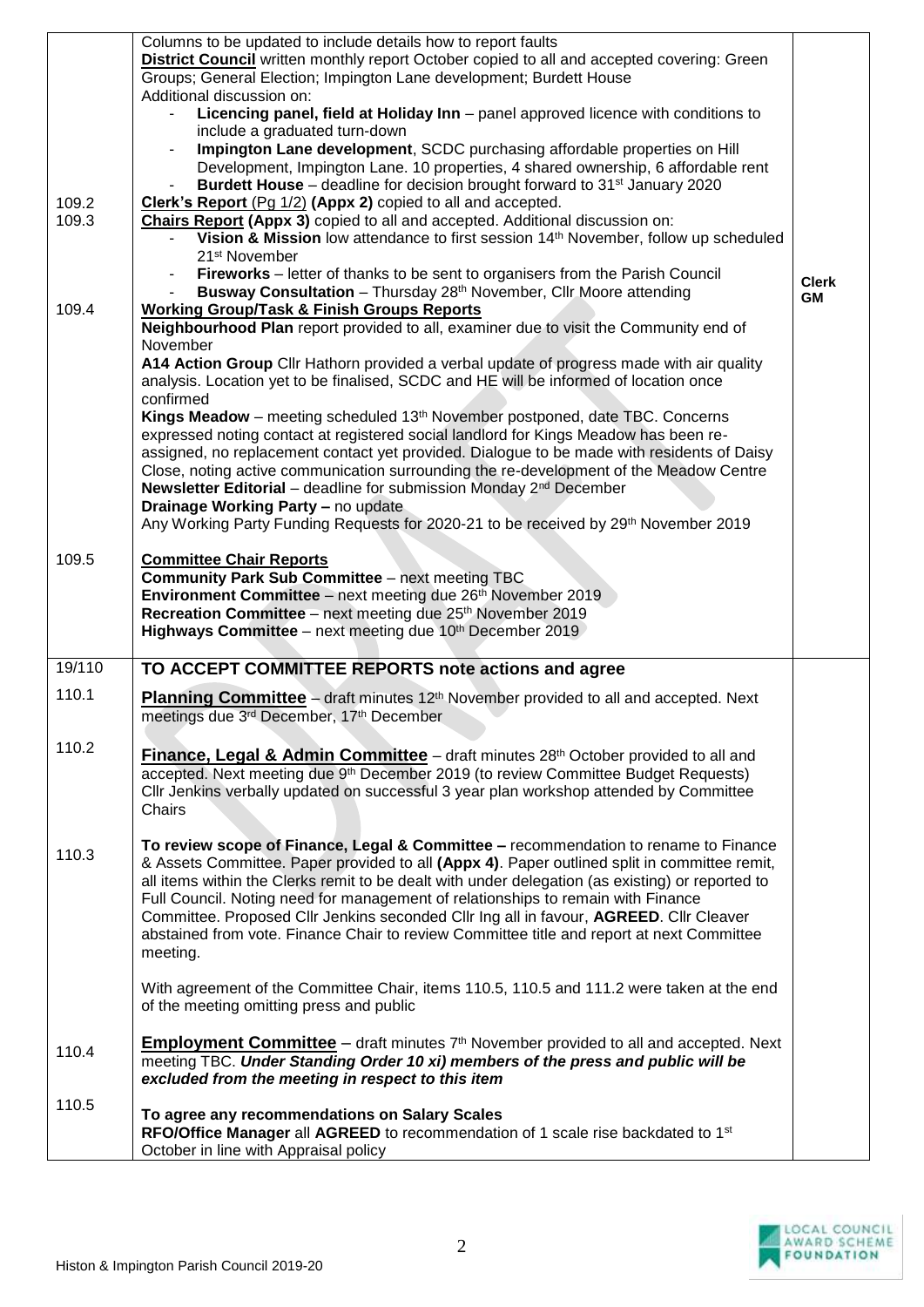|                | Assistant Groundsman all AGREED to recommendation of 1 scale rise backdated to 1 <sup>st</sup>                                                                                             |            |
|----------------|--------------------------------------------------------------------------------------------------------------------------------------------------------------------------------------------|------------|
|                | October in line with Appraisal policy                                                                                                                                                      |            |
|                | Clerk all AGREED to recommendation of 1 scale rise backdated to 1 <sup>st</sup> October in line with<br>Appraisal policy                                                                   |            |
|                |                                                                                                                                                                                            |            |
| 19/111         | TO RECEIVE FINANCE & ADMINISTRATION REPORT (Appx 2)                                                                                                                                        |            |
|                | Cllr Carrington declared a pecuniary interest and left the meeting.                                                                                                                        |            |
| 111.1<br>111.2 | Delegated payment of accounts noted                                                                                                                                                        |            |
|                | Approve payment of outstanding accounts Proposed Cllr Nudds, seconded Cllr Hathorn<br>all in favour AGREED                                                                                 |            |
| 111.3          | <b>Amounts paid in noted</b>                                                                                                                                                               |            |
|                | Cllr Carrington returned to the meeting                                                                                                                                                    |            |
| 19/112         | <b>CLIMATE EMERGENCY</b>                                                                                                                                                                   |            |
| 112.1          | Climate Emergency Workshop held Saturday 2 <sup>nd</sup> November at St Audrey's Community                                                                                                 |            |
|                | Centre, follow up sessions planned, including transport workshop January 2020                                                                                                              |            |
|                | Eco Fair held Saturday 16 <sup>th</sup> November well attended, encouragement engagement of young                                                                                          |            |
|                | people. Questionnaires and collection point box at the Parish Office<br>Cllr Hathorn urged the Parish Council to take leadership, option for planning committee when                       |            |
|                | considering applications to review green initiative and the possibility of 'retro-fitting'.                                                                                                |            |
|                | Feedback from the event highlighted a need for honest, reliable information for residents                                                                                                  |            |
| 19/113         | <b>RECENT CORRESPONDENCE</b>                                                                                                                                                               |            |
| 113.1          | <b>E-Circulation File available on request</b>                                                                                                                                             |            |
| 19/114         | <b>OTHER MATTERS</b>                                                                                                                                                                       |            |
| 114.1          | <b>CAPALC</b> becoming an incorporated body:                                                                                                                                               |            |
|                | <b>MOTION:</b>                                                                                                                                                                             |            |
|                | The board intends to give 28 days' notice of a general meeting to seek approval of dissolution                                                                                             |            |
|                | of CAPALC and transferring the assets and liabilities to CAPALC LTD as soon as practicable.<br>In accordance with the constitution the motion must be confirmed by two thirds of the votes |            |
|                | cast                                                                                                                                                                                       |            |
|                | Following discussion, all in favour and AGREED, Cllr Payne to inform CAPALC                                                                                                                | <b>DWP</b> |
| 114.2          | <b>Darwin Green Governance &amp; Planning</b>                                                                                                                                              |            |
|                | <b>MOTION:</b><br>The Council re-affirms its position regarding Darwin Green, and will communicate this to                                                                                 |            |
|                | SCDC, as follows:                                                                                                                                                                          |            |
|                | - at the appropriate time Histon & Impington Parish Council would expect a Community                                                                                                       |            |
|                | Governance Review to be undertaken, and would wish to see the creation of a new parish                                                                                                     |            |
|                | covering Darwin Green 2/3 (with similar reasoning as the creation of Orchard Park parish).<br>We would expect, therefore, that the S106 agreement would provide suitable accommodation     |            |
|                | for the new Council, and to cover all the costs of its establishment                                                                                                                       |            |
|                | - recognising the load that covering all the planning issues for Orchard Park put on the                                                                                                   |            |
|                | Council, we will review planning materials associated with DG 2/3 but will only comment on                                                                                                 |            |
|                | matters that may affect Histon & Impington - i.e. drainage, traffic and noise.                                                                                                             |            |
|                | <b>Proposed Cllr Payne</b>                                                                                                                                                                 |            |
|                | Cllr Payne updated all on discussions with SCDC Officer, noting future of Kings Meadows                                                                                                    |            |
|                | could be included with the scope of review. Option include review of existing number of                                                                                                    |            |
|                | Councillors for Histon & Impington                                                                                                                                                         |            |
|                | Proposed Cllr Payne, seconded Cllr Ing all in favour and AGREED. Clerk to inform SCDC                                                                                                      |            |
| 114.3          | <b>Local Council Award Scheme - Gold Standard</b> to agree to proceed and submit                                                                                                           |            |
|                | application to apply for Local Council Award Scheme, Gold Standard                                                                                                                         |            |
|                | Scheme overview - Click Here                                                                                                                                                               |            |
|                | Scheme Guidance - Click Here<br>Discussion outlined ambition of the Council and staff to achieve gold standard. Proposed Cllr                                                              |            |